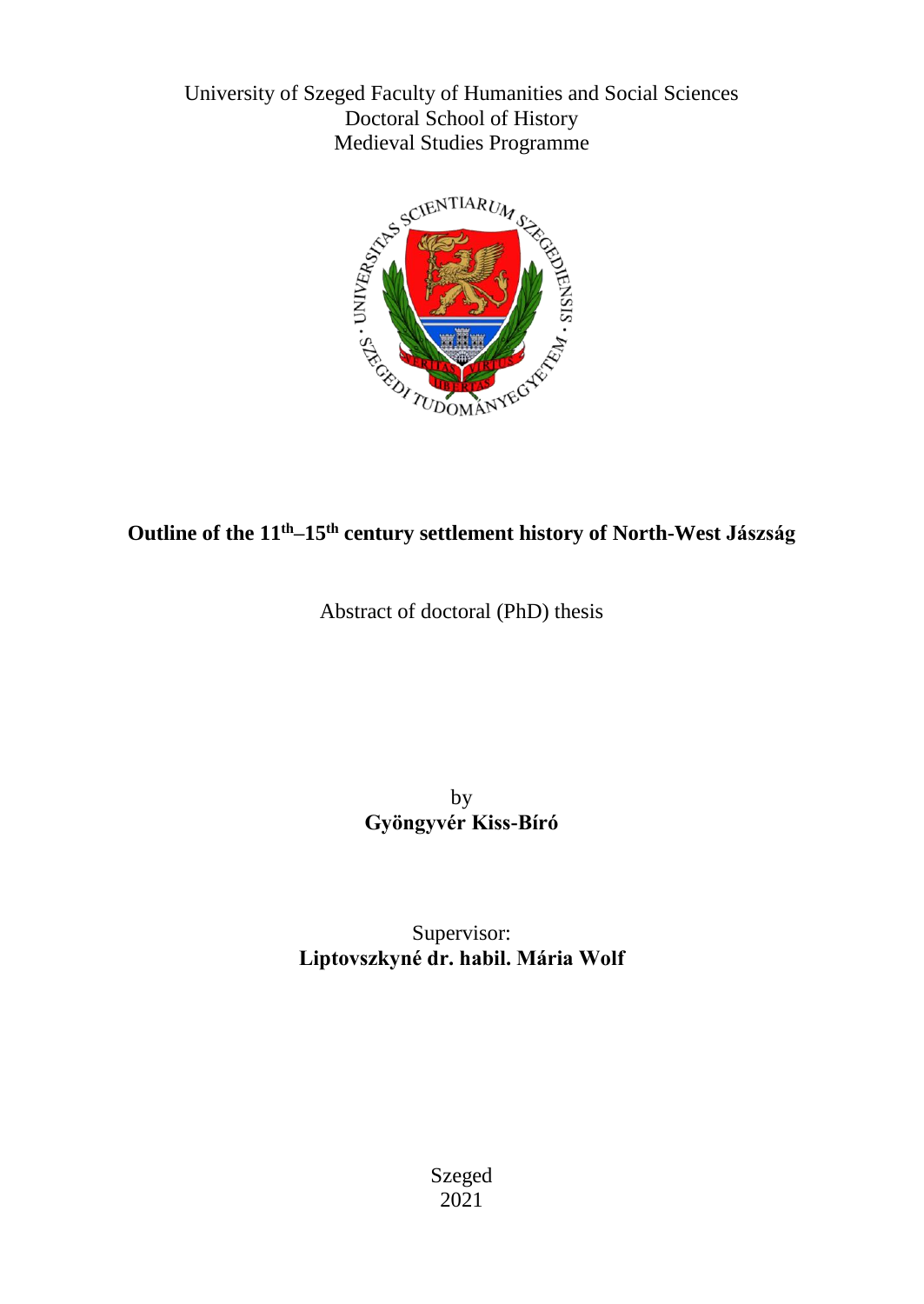### **Choice of topic**

In our line of work we collected data on the  $11<sup>th</sup>-15<sup>th</sup>$  century settlement history of North-West Jászság in both historical and archaeological terms. The choice of topic is justified by the fact that monographic works reviewing and analysing historical and archaeological data for this area and period only summarized the previous – so far known – data, and their purpose was not specifically to examine the given period. At the same time, an MRT volume, which is available for us in the case of several other counties, has not been produced so far referring to Jász-Nagykun-Szolnok County, or even at least to Jászság.

The territorial boundary of the research was marked in the north-western half of Jászság. This choice was significantly influenced by the fact that we had the opportunity to process the material of a 2007 excavation at Jászfényszaru–Samsung parkoló / Szőlők alja (Samsung car park / Bottom of Vineyards) thanks to the excavation leader dr. Róbert Kertész. Furthermore, the cemeteries of Négyszállás were excavated in this northern part of Jászság whose legacy (at least in part) can be linked to the early settlers of Jász ethnic group on the basis of previous research. The study of the micro-region of North-West Jászság is also justified by historical arguments, since, according to some researchers, the first wave of the Jász settled in the northern part of Jászság, in Árokszállás, Négyszállás, Apátiszállás and Kisér; on the other hand, in the 15th century, four settlements here (Berényszállás, Négyszállás, Fényszaru, Árokszállás) might have formed a *szék* (*sedes*). The examined micro-region extends to the border of Jászfényszaru in the north-west, Jászágó in the north, Jászárokszállás in the north-east, Jászdózsa in the south-east, Jászberény in the south, Jászfelsőszentgyörgy in the south-west. The southern boundary of the area was drawn along the branch of the river Zagyva and Tarna. The time interval covered by the research was determined in the  $11<sup>th</sup>-15<sup>th</sup>$  century. Within this framework, the impact of the settlements of the Árpád Period and the Tartar invasion on the areas of North-West Jászság can be studied; while in the 14<sup>th</sup>–15<sup>th</sup> century we already have a lot more written sources, which help to identify late medieval settlements and outline their history. Finally, the process of the formation of the Jász *szék* can mark the closing period of roughly half a thousand years covered by the research.

## **Objective, methodology**

The area designated for research has so far received relatively little attention in relation to the Middle Ages. Years, sometimes decades, have passed since the publication of the works on the subject, during which further data were published. With all this in mind, in the framework of the dissertation we intend to give an overview and summary of the examined area and period, thus revealing our current knowledge to research and those interested. In the course of the data collection we could build our research on the researchable archaeological finds, data archive documents and fieldwork results preserved in the collections of the Jász Museum and the János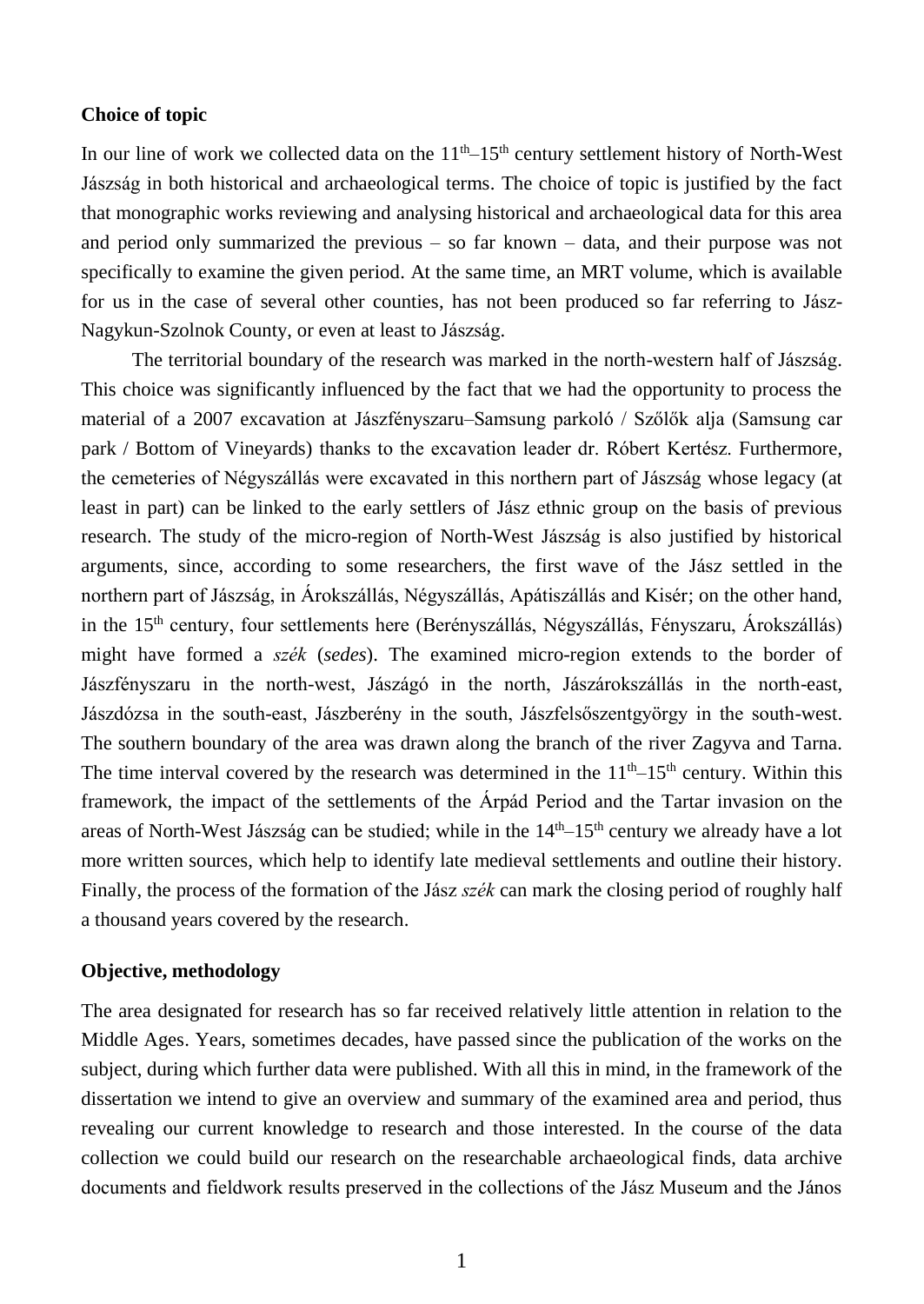Damjanich Museum, as well as on the data in the official archaeological site register and the archaeological database of the Hungarian National Museum. Other sources of data were charters related to the medieval history of the area. The data that can be collected on former settlements varies greatly in both quality and quantity therefore their comparison is not always unquestionable. At the same time, a complete review of the information gathered so far is absolutely necessary in order to provide at least a concise summary of the  $11<sup>th</sup>-15<sup>th</sup>$  century settlement history of North-West Jászság. In the framework of the dissertation, in addition to collecting historical and archaeological data on the examined micro-region, we had the opportunity to analyse in detail the Árpád Period settlement excavated at Jászfényszaru– Samsung parkoló / Szőlők alja and the finds from here.

### **Available archaeological data and historical sources**

Based on our research, a total of 85 medieval archaeological sites are currently known in the study area. The vast majority of these are settlement traces, but to a lesser extent, there are medieval cemeteries, churches, four coin finds and a castle in North-West Jászság. We cannot or seldom rely on written sources as for the  $11<sup>th</sup>-13<sup>th</sup>$  century. We have knowledge of 14 settlements and estates in the study area, which we know by their names from the  $13<sup>th</sup>-15<sup>th</sup>$ century charters and sometimes from latter Turkish defters. In the first half of the  $15<sup>th</sup>$  century, during the reign of King Sigismund, several villages, lodgings (*descensus*) and plains in Jászság appeared in the written sources.

## **An Árpád Period village in North-West Jászság – Jászfényszaru–Samsung parkoló / Szőlők alja**

## *Description of the site and the excavated archaeological objects*

At Szőlők alja on the north-eastern border of Jászfényszaru, a preventive excavation was carried out in 2007 by the staff of the János Damjanich Museum, led by dr. Róbert Kertész. The excavation became necessary due to the establishment of a truck parking lot at the Samsung factory. As many as 309 objects were revealed in the excavation area of more than 30 000 m<sup>2</sup>. Most of the archaeological objects belonged to an Árpád Period settlement, however, some Sarmatian objects and a few prehistoric finds were also found. In the dissertation we presented the houses and other important structures of the Árpád Period village excavated here (outdoor ovens, pens, ditch systems, etc.), as well as the finds from them. Regarding the extent of the settlement, it can be said that the edge of the excavation section cut in half several houses in the west, so it is certain that the settlement must continue in this direction. There are ditch systems on the south-western edge of the area, which are somewhat separate from the other objects, probably indicating the boundary of the site. In a northern direction there are ditches and pits on the edge of the excavated surface, but they are also located 15–20 m from the centre. The plant is bounded by the factory area from east to south-east. In the autumn of 2012, on the field west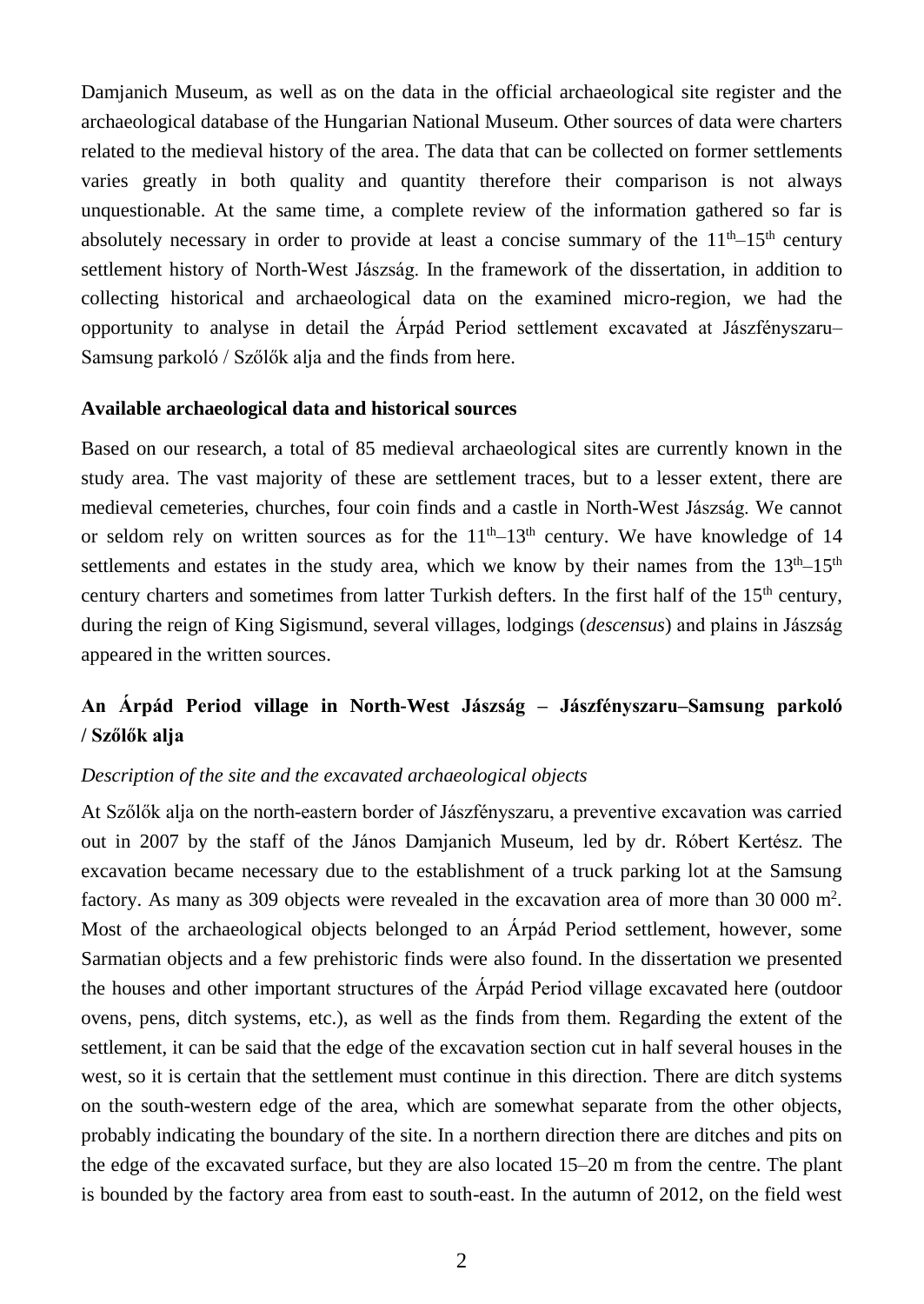of the 2007 excavation section, as well as on the sand ridge adjacent to the south, an on-site inspection was carried out at a site called Ószőlő II. Surface finds confirmed the hypothesis that a part of the village is still unexplored, and it can be assumed that Ószőlő II. and Szőlők alja may retain traces of the same settlement.

The excavated Árpád Period settlement piece included 69 ditches, 45 buildings, 9 outdoor ovens, 3 outdoor / temporary fire pits, 2 paddocks, and 10 objects identified as pile spaces. It is important to mention that no wells were found during the excavation, neither from the Árpád Period nor from earlier times. Based on this fact, either natural waters found in the environment may have provided water supply, or the well / wells belonging to the village are located in still unexplored areas.

## *Houses*

In the case of the houses, we examined house pits, structural solutions, masonry, entrances, floor, ovens, fireplaces and equipment elements. The extent of the sinking of the buildings in Jászfényszaru cannot be determined without the knowledge of the original walking level, but based on the observed phenomena, we may probably count on pit and surface houses with slightly sunken-floor. The base of the houses varied between  $5.04$  and  $19.32$  m<sup>2</sup>, with an average of 9.96  $m^2$ . Regarding the structure of the buildings, we classified the objects into seven groups based on the number and location of the poles supporting the roof: two ear poles on the two shorter or longer sides; three ear poles in the centre axis of the house; one or two poles on one shorter or longer side; one pole in the middle; four poles in the middle of the pages and one or two poles around the centre of the house; houses without poles; structures that cannot be defined more precisely. Each house had an oven, usually made by plastering or partly carved, square or rounded, oval in shape. In two buildings (houses 16 and 18), two larger round, sometimes slightly rectangular pits could be observed, which, based on the parallels, might presumably have served as a storage place.

## *Outdoor ovens*

A total of 9 outdoor ovens became found at Szőlők alja. In terms of their design, outdoor ovens 1, 5, 6, 8 and 9 can be classified into the group of shaft ovens. The outdoor oven 9 has a staircase leading down to its forefront. At the outdoor oven 3, a large ash pit was dug, and a column site could also be observed, which may indicate the presence of a roof. Regarding their function, some of them (e.g. outdoor oven 4) could presumably have served as a smokery. These objects were mostly located around the outermost residential buildings and on the ditched southern periphery of the centre. According to István Méri's observations, such objects were mostly located on both sides of the village in other settlements therefore the outdoor ovens in the eastern part of the excavation area (7 in total) may indicate the proximity of the settlement border.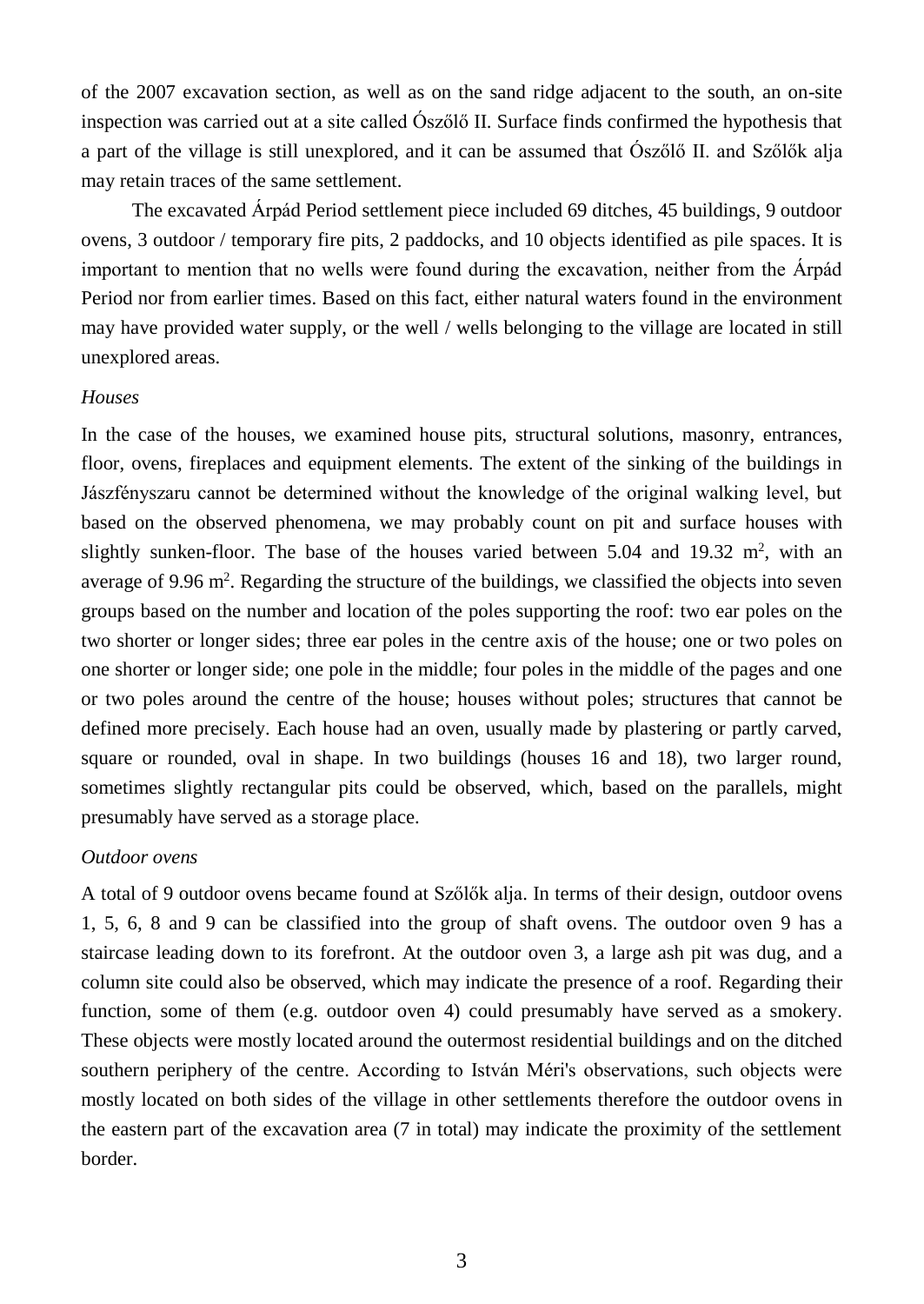### *Outdoor stoves*

In the case of 3 objects, based on the burnt parts and the ashy, charcoaly, sometimes daub spotted filling, it can be assumed that they served as a kind of temporary fire place. They are round or rectangular in shape and their diameter varies from 50 to 100 cm. As for their location, it can be observed that stoves 2 and 3 were also formed in a ditch.

## *Holes, pits*

Of the objects that became found during the excavation, 103 holes and pits may have belonged to the Árpád Period settlement based on their location and finds. Holes around the houses, usually of regular circular or rectangular shape, may also be of interest in terms of settlement structure. A total of 11 of the 28 key objects in this respect contained archaeological finds, but for the most part this also meant only a few ceramic fragments. This may suggest that these holes were used for food storage and were not later used too often for waste collection. Although no artefacts were found in them, but in one case, based on its location, a rectangular hole can undoubtedly be connected to the house 18, which can be considered a "pit cellar" under a modern name.

#### *Ditches*

In the excavated part of the settlement, several sections of ditches were found, which can be connected to 69 ditches. The ditches in Jászfényszaru may have mostly functioned as drainage and barrier, but we do not rule out the possibility that they sometimes performed a dual function. It has been suggested, especially in the case of the ditches 2, 3, 7, 24 and 56, that they might have served as barriers on the basis of the rectangular areas surrounded by them and other ditch sections. The location of the ditch 12 and the relatively low number of objects excavated in this area of the settlement compared to the other areas may indicate the southern boundary of the settlement.

### *Pens*

On the northern edge of the centre of the Árpád Period settlement, a multiple ditch system surrounding a rectangular area became excavated that can be interpreted as 2 pens. The inner area of the pen 1 might have been  $441-462$  m<sup>2</sup>, while the pen 2 approx.  $405-472$  m<sup>2</sup>. The entrance to pen 1 may have been in the south-east corner, the entrance to pen 2 can be clearly visible in the north-east corner. The column space here may have belonged to the former gate. Judging by the size of the area of the pens, they could probably have been used to keep larger animals, perhaps horses or cattle. Based on the animal bone material, the presence of both mentioned species can be expected.

## *Ceramics*

Most of the artefacts are ceramic fragments, only one intact, one pieced-out and one refillable pot was found. The general characteristics of the ceramic material, the typological groups, the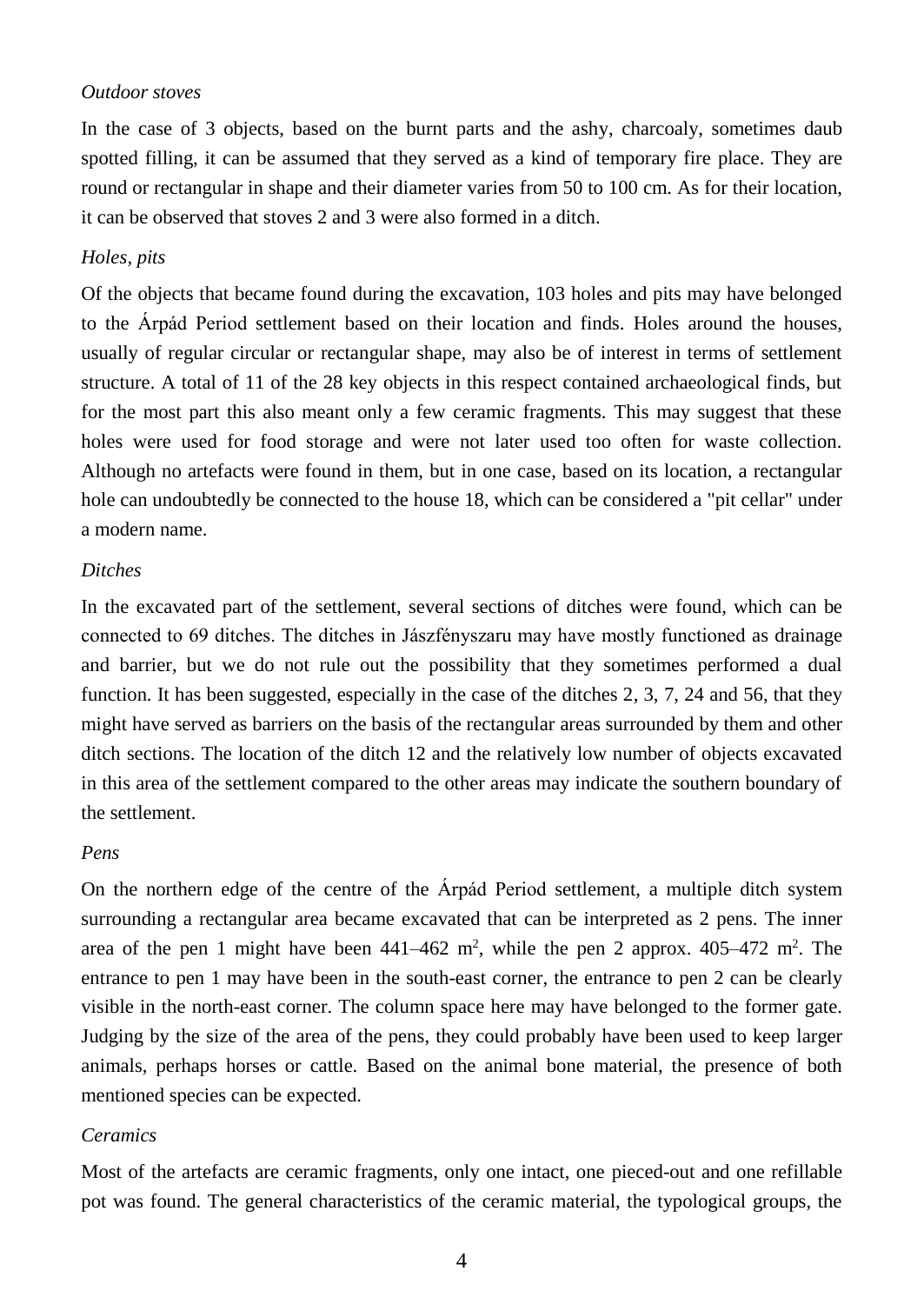decoration methods, the bottom stamp and the white ceramics were examined. In the case of the latter ceramic groups, we also had an insight on the territory of Jász-Nagykun-Szolnok County.

All the ceramics from Jászfényszaru (certainly from the Árpád Period) can be said to have been made on a slow, hand-driven throwing-wheel, with no clear traces of a fast throwingwheel. In terms of type of the ceramic, pots dominated, and their shape was followed by larger vessels, which could have functioned as pots and / or containers. There were a small number of fragments of cauldrons, a few specimens were represented by bottles, and in the case of one or two fragments, it was suggested that they belonged to a bowl or cup.

Among the ceramics we found a relatively large number of ornamented ones, but there are also completely unornamented and uncharacteristic fragments. Combinations of typical decoration methods were mostly observed on  $12<sup>th</sup>-13<sup>th</sup>$  century vessels and often on white ceramics. Based on the ceramics excavated in Jászfényszaru, the older and newer decoration methods were present side by side for a while, sometimes merging with each other, but certain tendencies – such as the dominance of spiral decoration in the late Árpád Period or the decrease in the use of wave and line bundles – can also be detected.

In Jász-Nagykun-Szolnok County at the moment we currently know  $10^{th}$ – $14^{th}$  century bottom-stamped vessels from 18 sites. At Jászfényszaru–Szőlők alja, a bottom stamp or a part of it can be seen only in the case of 15 fragments and 3 intact or refillable dishes. Although there are similarities between their motifs, but only two fragments show a completely identical pattern. In our view, several factors suggest that bottom stamps had a symbolic meaning and cannot be interpreted as master or proprietary marks.

According to the current state of the research, white ceramics from the  $12<sup>th</sup>-14<sup>th</sup>$  century in Jász-Nagykun-Szolnok County can be documented from 54 sites – including all shades. Based on the results so far, the white ceramics, more precisely pottery with intended white colour, appeared in the county as early as in the second half of the  $12<sup>th</sup>$  century. From the turn of the century, burnt white pottery became one of the most characteristic pottery products, which – sometimes in smaller quantities – can be found in all late Árpád Period sites in the study region. In the case of the sites of Jász-Nagykun-Szolnok County – especially at Jászság – the experience so far shows that although there was a change of raw materials, the pottery traditions (shapes, decorations, etc.) did not change so quickly, but a gradual transformation can be observed. Based on these, it is probable that the raw material in the study area might have been obtained from elsewhere and not the completed pots were transported to the local villages, but the latter possibility cannot be ruled out either. Based on the findings so far, it is possible to macroscopically distinguish 8 groups among the white ceramics, which can be dated from the second half of the  $12<sup>th</sup>$  century to the  $14<sup>th</sup>$  century.

Regarding the ceramic material presented, in general it can be said that the choice of material, tempering and other work phases often seem irregular, as in decoration, somewhat unconventional solutions can also be observed.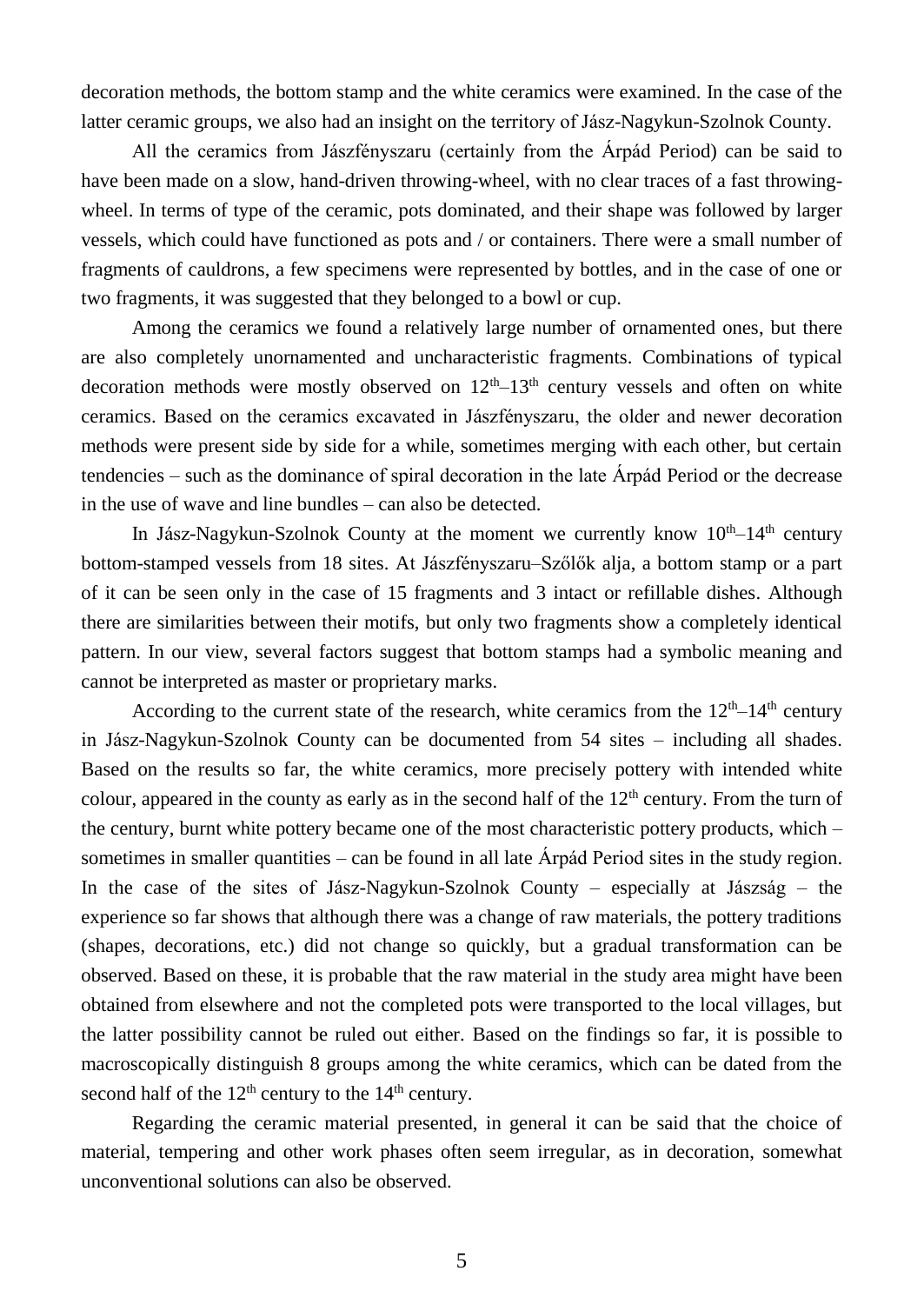## *Metal finds*

During the excavation, a total of 47 metal objects were brought to light, of which 39 were accompanied by ceramics from the Árpád Period, or metal find probably related to this period. Non-ferrous alloys or mixed metal objects, knives, sickle, pickaxe, keys, iron plate, iron strap, spur, spear tip, iron ring and clamping plate, iron nail, iron slab and iron melt, as well as other iron objects with the function still in question, also occur. Most objects are fragmentary and highly corroded therefore their original shape and size cannot be reconstructed. The condition of the finds also made it difficult to find parallels. Those objects that still made it possible suggest similarity between the finds in most of the  $12<sup>th</sup>-13<sup>th</sup>$  century settlements – e.g. in the case of the sickle, pickaxe and keys – while based on the form of spurs, parallel is known from the end of the 11<sup>th</sup> century, the first third of the 12<sup>th</sup> century, but  $12<sup>th</sup>-13<sup>th</sup>$  century parallel is also known.

## *Stone material*

During the excavation, a total of 113 stone objects and rock fragments were discovered, of which 82 stone finds were accompanied by mostly Árpád Period finds. Regarding the types of the latter, mill and millstones dominate, followed in number by amorphous rock fragments and stones, and then by honing stones. There is a negligible number of gavel stone and small stone tools or stone tools for the purpose in question, and only one core stone was found.

## *Archaeozoological and malacological remnants*

A total of 152 objects contained some archaeozoological and malacological remains, 1403 fragments of bones and shells were found from the site. The processing and evaluation of animal bone material will take place in the near future, but it can already be seen that remains of cattle, pig, sheep, horse and dog also occur among them.

#### *Dating*

The earlier period  $(11<sup>th</sup>-12<sup>th</sup>$  century), which can be distinguished on the basis of superpositions and finds, is connected by a transitional period (second half of the  $12<sup>th</sup>$  century – early  $13<sup>th</sup>$ century) with the later period (turn of the  $12<sup>th</sup> / 13<sup>th</sup>$  century – second half of the 13<sup>th</sup> century / early  $14<sup>th</sup>$  century). 13 buildings (houses 1, 2, 3, 4, 5, 8, 9, 19, 20, 22, 26, 31, 32) could be dated for the previous period, 15 houses for the transitional period (houses 6, 11, 13, 15, 17, 18, 21, 25, 27, 28, 30, 33, 34, 37, 43) and 12 buildings for the late period (houses 7, 16, 23, 24, 29, 36, 38, 39, 42, 44, 45, 46). 5 houses had no finds or problems with dating (houses 10, 12, 35, 40 and 41). Thus, the 45 excavated buildings did not stand at the same time, but we can still count on at least 12–15 houses per period in the known part of the settlement. According to our data, life was continuous in the village.

The ceramic groups separated on the basis of raw material, tempering and colour usually delimit well the historical periods of the settlement. From the  $11<sup>th</sup>$  century onwards, ceramics made from lime-rich raw materials with sandy (or less commonly sand-tempered) and relatively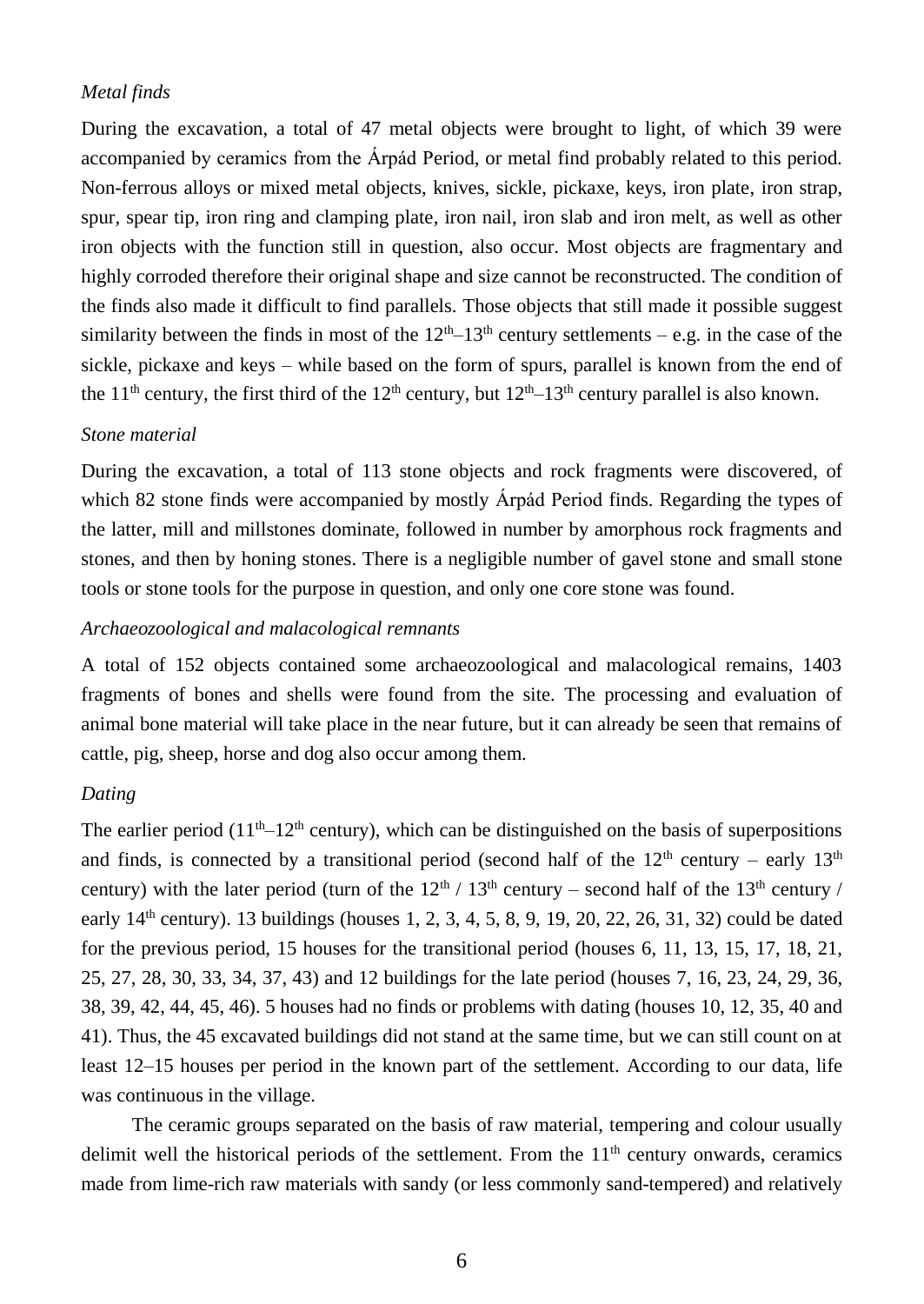fine-grained substance that is rough to the touch, and mostly in shades of red and black. These were replaced in the late  $12<sup>th</sup>$  – early  $13<sup>th</sup>$  centuries with vessels made of other raw materials, which were visibly poorer in lime and were often tempered with large debris, in various shades of grey and white. In the finds examined so far, the smallest proportion of fragments refers to the second half of the  $13<sup>th</sup>$  century or the beginning of the  $14<sup>th</sup>$  century, which, compared to the former ones, are mostly fine, less coarse-grained, thin-walled and grey or light in colour (greyish-white, yellowish-white, light red), sometimes clear white. From the early period, only pots are known at first, and only from the  $12<sup>th</sup>$  century onwards we can observe an increase in pot types. Also, we can experience a gradual transition between the earlier and later periods. The transformation seen in the pottery, the survival of certain ornamentation, the unchanged presence of the main types of dishes, and the gradual change in their shape suggest that the same population lived here all the time. This assumption is also confirmed in some cases by traces of house renovation. The period of use of some ceramics can be extended to the  $14<sup>th</sup>$  century on the basis of its construction, formal features, decoration, and parallels, however, finds dating only to this period cannot be found in the find material. Taking all this into account, the existence of the settlement in the  $13<sup>th</sup>$  century is beyond dispute, but due to the circumstances described, the date of its depopulation cannot be determined precisely on the basis of our present knowledge. According to the evidence of the part of the village discovered so far, no attack can be detected – e.g. traces of destruction related to the Tartar invasion –, so we can count on the possibility of conscious relocation and depopulation.

#### *Settlement structure*

The river Zagyva and its smaller arms still wind there at Jászfényszaru, but in the past there were floodplain, almost marshy areas. The sand ridge, which was also inhabited in the Árpád Period, stood out from this environment with a level difference of 2.7 m. The surface model made with the help of points measured during the excavation clearly shows the higher parts where most of the objects were located. As far as possible, the lower lane between the two higher areas was omitted, mainly pens were created in this part, and the next pits and ditches were already formed in the higher area. The location of each house is not accidental either, but in many cases it shows a distinctly arranged layout. The early buildings are roughly arranged in a north-west–south-east line follow the southern curve of the higher area (houses 26, 5, 8, 3), and some of them are a few meters south of this line (houses 22, 20, 19, 9, 2, 4, 1) and in the north-eastern part of the settlement (houses 32, 31). Perpendicular to the north-west–south-east row of houses, another row of houses outlines along the western edge of the section (houses 22, 26, 27, 30), whose buildings can already be dated in part in the transitional period. A long, north-west–south-east line can also be observed in the buildings of the transition period (houses 27, 28, 25, 6, 11, 13). The other houses of this time interval stood in the south-west (houses 15, 21, 17, 18) and north-east parts (houses 43, 34, 33, 37) of the settlement centre. The residential buildings of the transition period and the late period fit relatively well into the pattern of north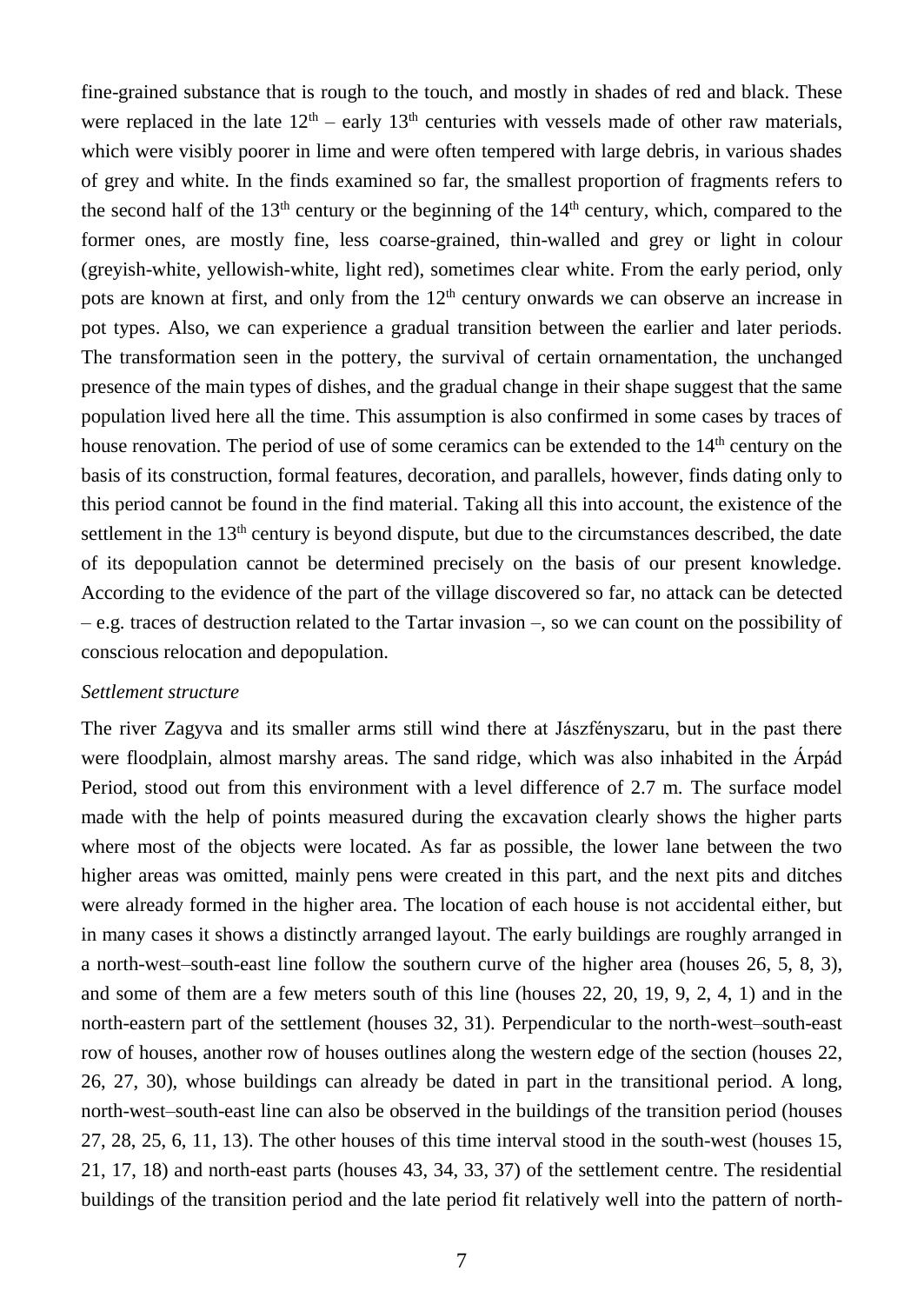west–south-east row of the previous houses, and also form new rows of houses in parallel (houses 44, 42, 39, 38) and perpendicularly (houses 42, 43, 45 and houses 38, 34, 36) in the eastern–north-eastern part of the excavated segment of the settlement. Other buildings of the late period are located in the western part of the town center (houses 29, 24, 23, 16, 46, 7), where, in some cases, they took over the place of former buildings. The Árpád Period houses with uncertain age and without finds (houses 41, 40, 35, 10, 12) also integrate in the mentioned rows, where they are typically surrounded by buildings belonging to the transition period and the late period. Based on the above, a roughly north-west–south-east strip with a width of 17 to 33 m is clearly outlined. So here we can count on the existence of an undeveloped street lined with rows of houses. The houses forming the south and north sides of the street did not all stand at the same time, yet their serial location along the affected lane draws the line of the street. This also confirms that in this part there was a street lane formed in the early Árpád Period and existing for several generations, which was also an important aspect in choosing the place of construction of the subsequent houses. What is also worth mentioning are those ditch systems that intersect the buildings of the Árpád Period village with late finds, which in several cases enclose rectangular areas, so they most likely had the function to delimit the area. At present, it is still questionable who created these ditches, for what purpose and exactly when, but it seems probable that a new settlement structure was created on the late Árpád Period settlement structure, important elements of which were the ditch systems and the areas they delimited.

## **The medieval settlement history of North-West Jászság based on archaeological and historical data**

## *From the 11th century to the Tartar invasion*

The North-West Jászság area examined by us, located on the border of the early counties of Visegrád and Újvár, was predominantly situated in the western part of the latter. Regarding the history of the micro-region in the  $10<sup>th</sup>$  and early  $11<sup>th</sup>$  centuries, principally the cemeteries and scattered finds from this period may provide some information. Based on the work of László Révész, only seven early sites can be found in our study area, six of which are cemeteries used in the  $10<sup>th</sup>$  century and one continuously in use between the  $10<sup>th</sup>$  and the first third of the  $12<sup>th</sup>$ century.

In the Great Plain, six dioceses were established in the early Árpád Period, with the area being studied now belonged to the diocese of Eger. There are 11 known church sites in the research area, of which 7 local churches existed in the Árpád Period. The distances between them usually vary 2.6 and 6 km, while the distance between the groupings observed in the western and eastern parts of North-West Jászság is 15–17 km. Based on the research disproportions already mentioned several times, as well as the proximity of the known churches to each other, we can probably count on additional church places in the parts that currently seem empty.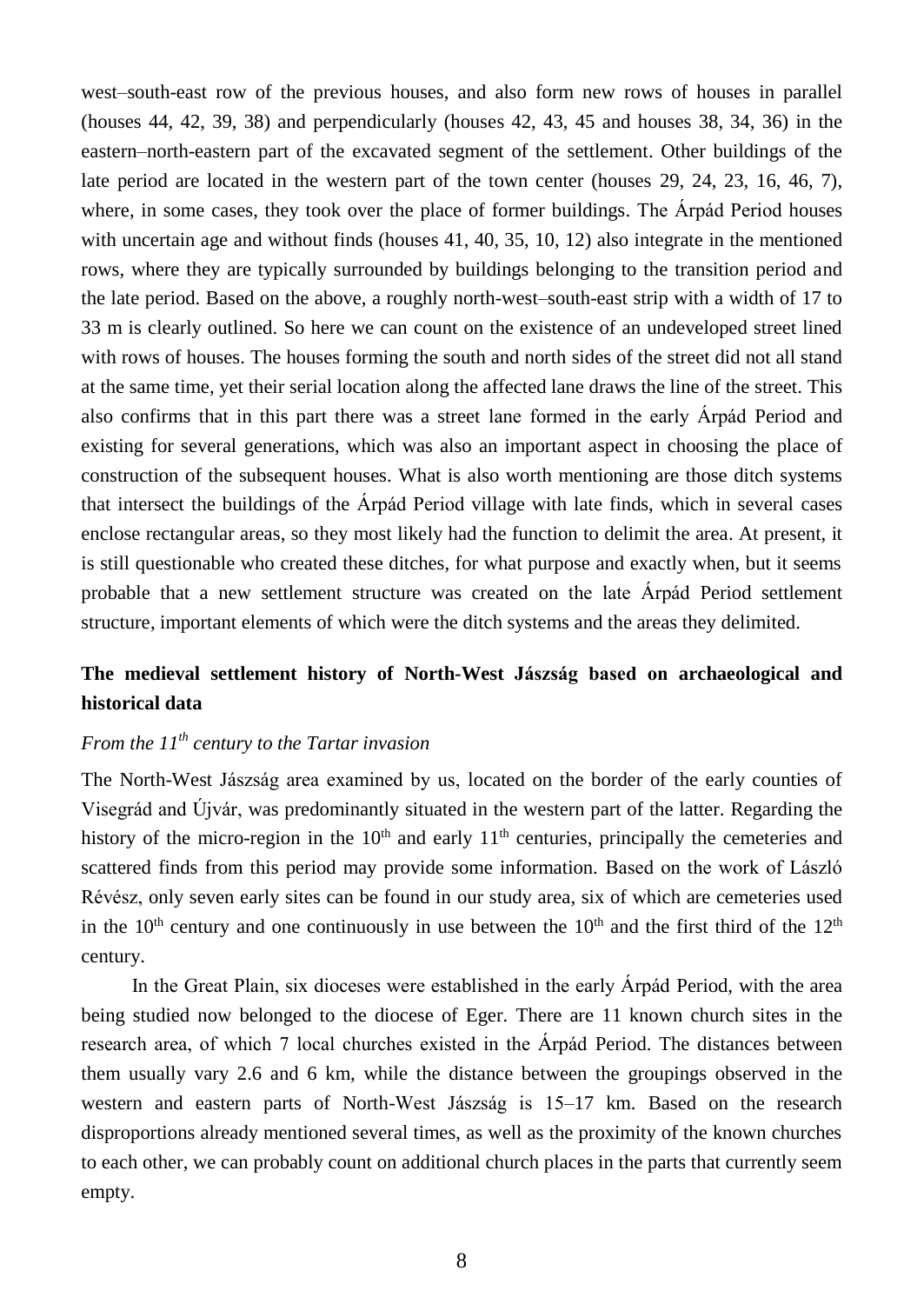Among the archaeological sites of different ages in the designated area, 35.12% have medieval finds. In the case of the sites certainly from Árpád Period, this ratio is 22.72%, while in the case of the Late Middle Ages it is 15.29%. Compared to other areas of Hungary (Békés County, sand ridge between the Danube and the Tisza, Pest County), the micro-region of North-West Jászság lags behind the others in this respect. Of the 85 sites discussed in the dissertation, 55 are from the Árpád Period, which is 64.71% of all the sites examined. In the case of another 16 sites, it is possible that they (also) had a phase from the Árpád Period, as these are scattered finds or sites indicated to have medieval origin, without precise date, or with disputed dates. Considering the settlement categories of Dénes Jankovich B., which he defined by studying the Gyomaendrőd area of Békés County, it is hardly possible to find a site in the area we examined that does not belong to the category of villages with an area of more than one hectare. Even the smallest have a size of around 0.8–0.9 ha. At the same time, we know much fewer, only seven of the church places that already existed in the Árpád Period, based on which we must also reckon with the presence of smaller settlements and accommodations without a church. Compared to the example of Békés County or the sand ridge between the Danube and the Tisza, the "rings" of smaller settlements around the church places cannot be really detected here, only some groupings can be seen north-east of the inner area of Jászfényszaru in the wider surroundings of the church. This may be due in part to the fact that we presumably do not know all the former church sites or the former settlements around them. The traces of individual settlements are usually located at a short distance from each other. Even if the more distant sites are taken into account, the "next" settlement is still at most 5–6 km away, but 1.5–3 km is typical. Overall, we see the distribution of Árpád Period settlements in the North-West Jászság micro-region as dense but somewhat disproportionate. The one time settlements mostly followed watercourses as well as the edges of waterlogged areas. We know from the work of Gerzson Nemes that, due to the hydrographical conditions of Jászság, floodplain farming can be detected in the area even before the Turkish conquest. The sometime inhabitants also took the advantage of the water-rich areas suitable for grazing, as it can be perceived mostly on the basis of the animal bones found in the settlements as well as the objects implying animal husbandry.

Regarding the location of the settlements of the Árpád Period, we have observed that there is a lack of sites in the central part of the study area – not only in the  $11<sup>th</sup>-13<sup>th</sup>$  centuries, but also in the later period. It is questionable to what extent the site concentrations and the territories without sites are related to the natural and topographic features and the exploration of some areas. Regarding the relationship between the subsequent road network drawn by Sámuel Mikoviny and the sites of the Árpád Period, we occasionally found that the given settlement was located along the route or at or near the junction of the roads. On this ground, it can be assumed that at least some of the latter routes had already existed before.

In North-West Jászság we know of relatively few early settlements which presumably did not lived to see the Tartar invasion, at least we do not yet have data on the given settlement later than the middle of the  $13<sup>th</sup>$  century. These include, for instance, Jászberény–Kövér-tanya I.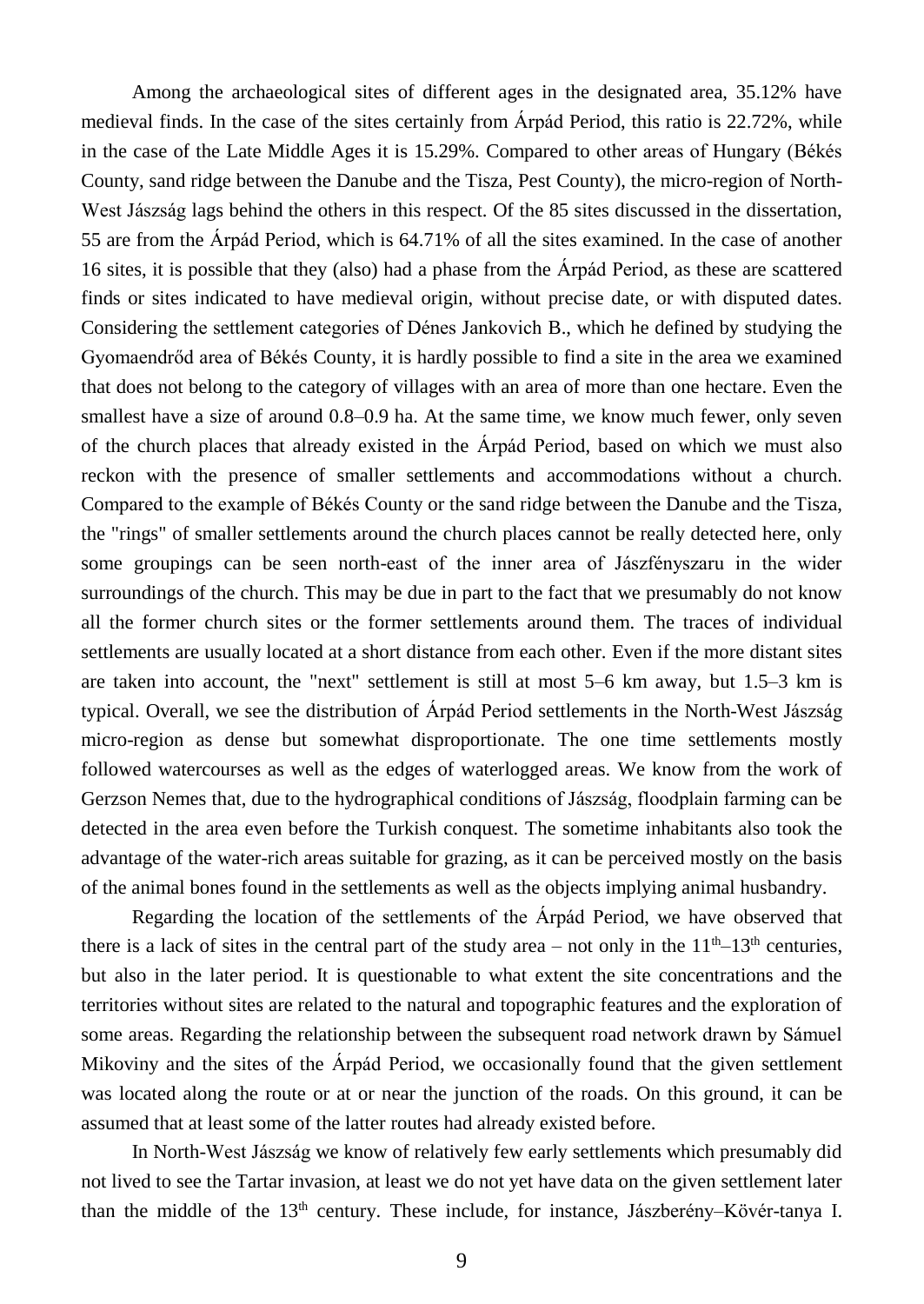(86167) and Jászfelsőszentgyörgy–Lucskos rét (36099). We know of several settlements that existed until the Tartar invasion, but disappeared either as a result of the invasion or in the internal migration observed in the second half of the  $13<sup>th</sup>$  century. An example of this can be the Árpád Period settlement Jászágó–patak-part I–II. (71165; 71167) and Jászberény–Négyszállás II. (28379).

We can identify only a small part of the  $11<sup>th</sup>-13<sup>th</sup>$  century settlements with the places mentioned in the written sources, however, their names appeared somewhat later in the charters compared to when the existence of the settlement documented archeologically. The area of Kerekudvar, also known as Tyukod, is marked by the sites of Jászfelsőszentgyörgy– Pusztakerekudvar II. (20328) and Jászfelsőszentgyörgy–Pusztakerekudvar (17033). In this connection, our first data is that Béla IV gave Kerekudvar to Péter Kátai, a master barrel. We can also early meet the name of Hajóhalom, which can be identified with the Jászdózsa– Kápolnahalom (17035) site, in connection with the diet held in 1271. The Árpád Period Barasó – which is identical to the latter Borsóhalma, which may be indicated by a medieval house excavated at the Jászberény–Borsóhalma site – was first mentioned in 1331 as neighbour area of Kerekudvar. Jászfényszaru–Kozma-part and Kozmadomb (38297; 69825) includes the relics of Szentkozmadamján, which appeared in charters in the  $15<sup>th</sup>$  century. Necsőegyháza, which remained in the form of an archeological site in Jászberény–Zsombékos and Necsőegyháza (58870; new site), is also mentioned as a *praedium* only in 1449.

Examining the medieval settlement network of Jászság, we can see that the people living in the given area maintained close contact with the communities living in today's Pest and Heves Counties. Perhaps the connection with the north-eastern and Pest areas of the country can also be indicated by the fact that parallels of archaeological objects and finds known from the studied micro-region are often found in the mentioned areas. The North-West Jászság and the mentioned areas are located roughly along and around the route connecting Buda with the northeastern parts of the country. In this way, the connection could be easily established between the singular territorial units. However, this kind of connection made it possible to convey not only commercial goods, but even more, the knowledge of the technologies and "fashion trends" observed in the various architectures and ceramics.

## *From the Tartar invasion to the formation of the Jász szék system*

In the  $13<sup>th</sup>$  century, several Árpád Period settlements in North-West Jászság ceased to exist. However, no treasures or coin finds from the Tartar invasion have been found in the study area so far, nor have any traces of a Tartar attack such as those known from other areas. In the case of 55 settlements currently known in the North-West Jászság area, as well as 7 ones certainly existed in the Árpád Period, it is probable that they were destroyed or depopulated as a result of the Tartar invasion or the internal migration in the  $13<sup>th</sup>$  century. Accordingly, the destroyed, depopulated villages make up only 12.72% of the  $11<sup>th</sup>-13<sup>th</sup>$  century settlements. Of the settlements existing between the  $11<sup>th</sup>-13<sup>th</sup>$  century, 6 show a probable continuity and 9 a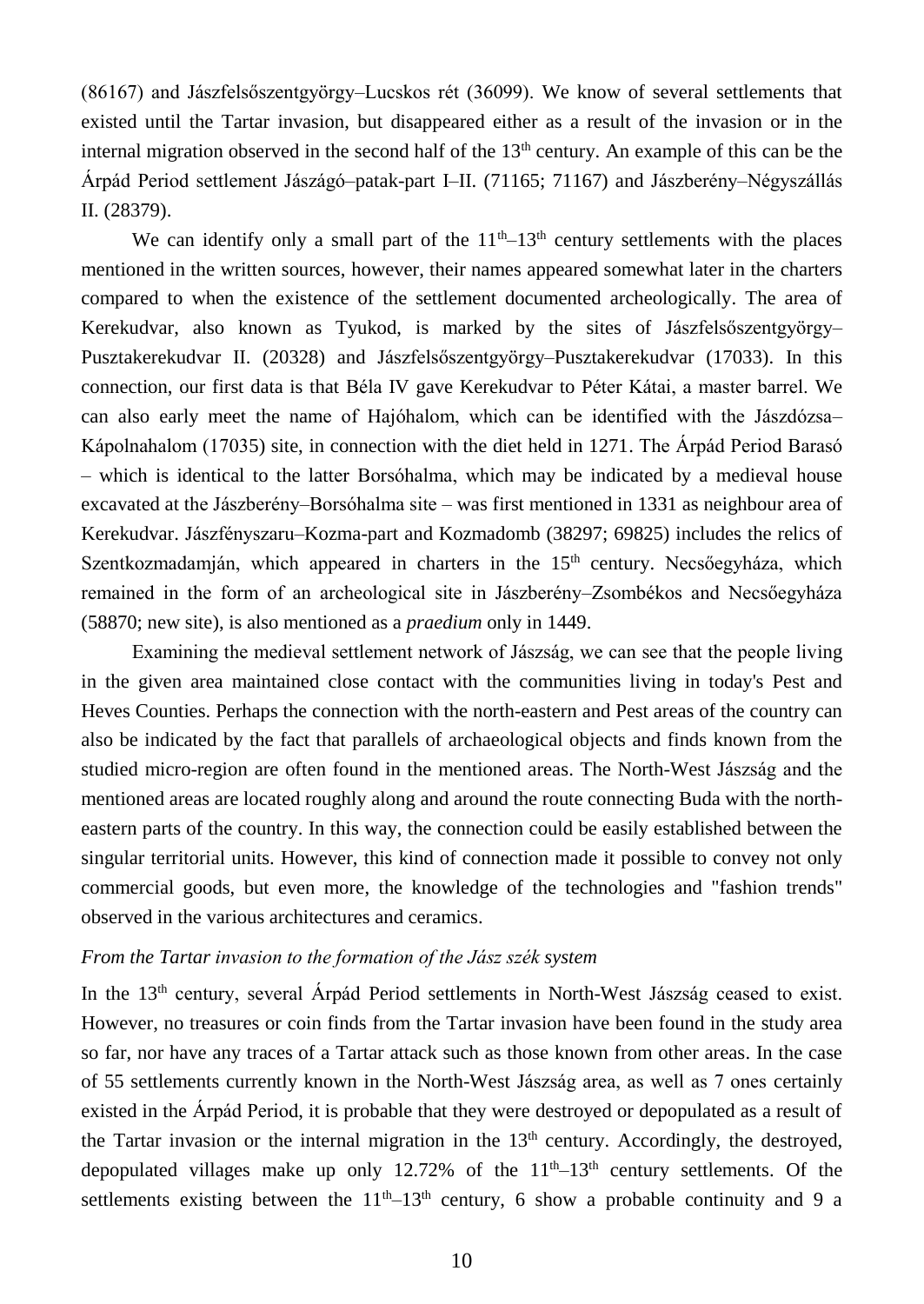possible continuity in the late Middle Ages. If only the former 6 are taken into account, then 10.9% of the previous settlements, if we add the possible 9, 27.27% survived the Tartar invasion. In the case of 16 sites  $-43.24\%$  of all certainly late medieval sites – there is either no Árpád Period antecedent and the settlement was newly established in the  $14<sup>th</sup>$  century – possibly later – or the late medieval period follows the antecedents with some hiatus.

We can count on existing late medieval settlements, sometimes in the early modern period as well in the case of 37 sites in the study area, which is 43.53% of the medieval sites in North-West Jászság. In addition, it is possible that at another 16 sites may have had a late medieval period (as well). If we consider only the settlements that can be classified with high certainty, then to the best of our knowledge, there were 17 less sites (21.18% of the examined sites) in the late Middle Ages than in the Árpád Period. As before, the  $14<sup>th</sup> - 15<sup>th</sup>$  century settlement network also shows disproportions in North-West Jászság. Many settlement traces are located quite close to each other, barely  $1-1.5$  km away, while some are more scattered, 3.5– 8 km apart. The settlement-forming power of watercourses and floodplains can also be observed in this period. The late medieval sites are sometimes located along latter roads and sometimes at junctions. Comparing this with the similar location of the settlements of the Árpád Period as well as with the early modern road network, it is likely that certain routes were formed quite early and had existed in the same place for hundreds of years. The extent of the sites also shows a similar picture as in the previous period. Of the 11 church sites in the study area, 6 existed during the  $14<sup>th</sup> – 15<sup>th</sup>/16<sup>th</sup>$  century. Between them, the smallest distance is 3.5 km and the largest is 15.6 km.

In the case of both the Árpád Period and the late Middle Ages, the possibility of reconstructing the settlement network is limited by the fact that we have only the little information about some of the sites that they are medieval, but they have not been dated yet more exactly. A total of 14 are among such sites of questionable age, but certainly medieval.

The area of North-West Jászság was still on the border of two counties after the Tartar invasion, with the western part of it being part of Pest and the north-eastern part being a part of Hevesújvár. Later, from the south, the privileged area of the Jász was embedded, the northern part of which belonged to the studied micro-region. The establishment of the Jász in the Carpathian Basin is still a defining historical act among the inhabitants of Jászság, which also deserves attention from the point of view of our topic. In the last two centuries, a number of researchers have published studies in connection with the problem of the migration of the Jász, which has brought new research directions into the horizons of historians, linguists and archaeologists interested in the subject. For many decades, the research accepted the assumption that the Jász arrived in Hungary together with the returning Cumans as early as in the middle of the 13<sup>th</sup> century, while according to other opinions, they moved in larger numbers only during the 14th century. In this recent summary, we do not have the opportunity to discuss in detail the many researchers' opinions on the move of the Jász – which we have described in the dissertation – therefore we will only publish our conclusions based on them. We consider the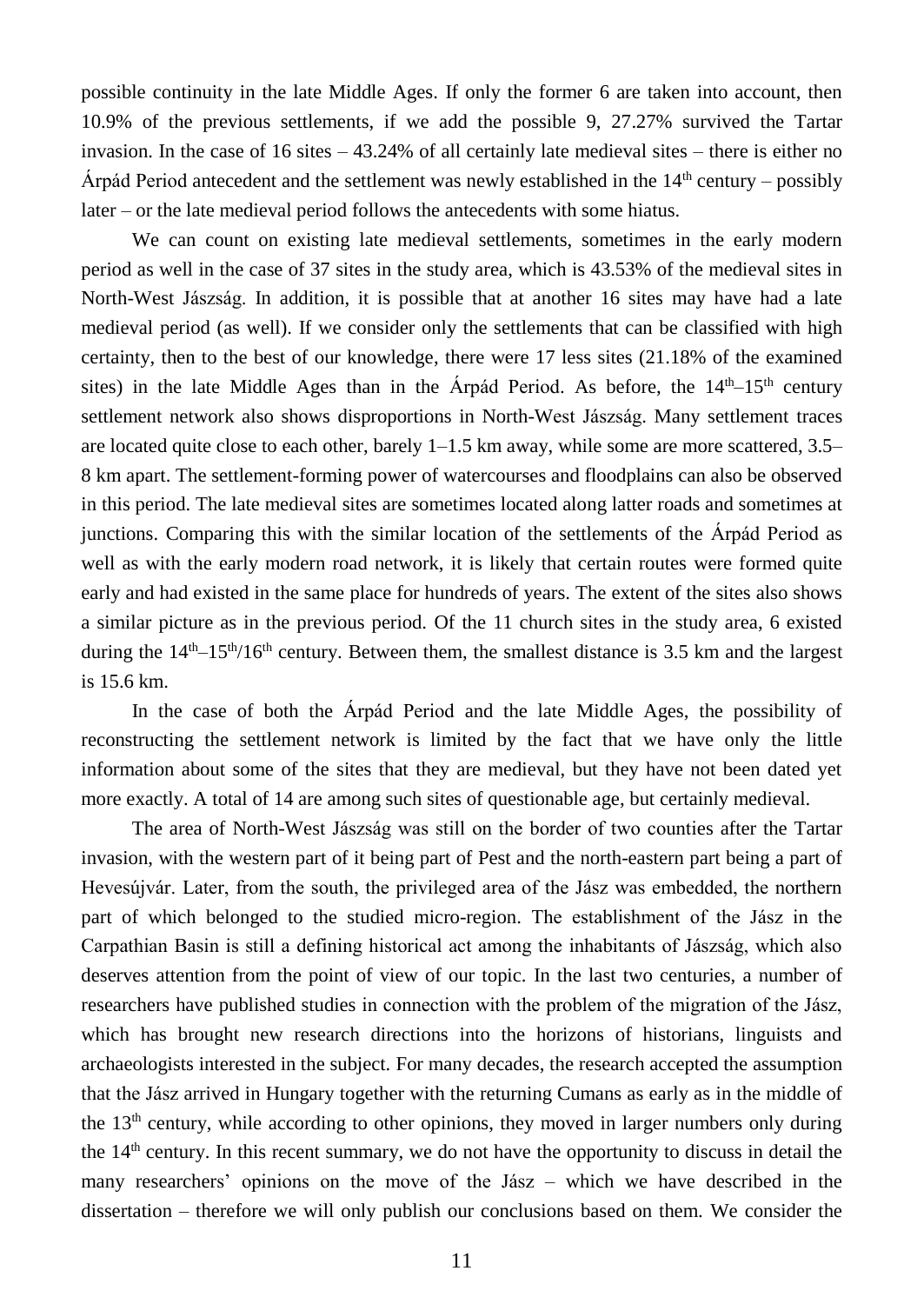historians' arguments – such as the appearance of the Jász in charters and their previous absence, the aspects formulated in connection with the property relations – to be considered, and mostly acceptable. From archaeological point of view, it is the cemeteries and the smaller parts of the settlements that can be considered as exclusive sources in the research of the Jász history, the latter of which that came to light due the work of László Selmeczi. Regarding the date of the Jász setting – reviewing the historical and archaeological data as well, we currently believe that the setting of Jász could not have taken place at once and in mass, but rather in several stages, in smaller or larger groups. It is conceivable that as early as in the second half or the end of the 13<sup>th</sup> century the Jász came to Hungary independently of the Cumans from Moldova, Havasalföld and possibly the Bulgarian side of the Lower-Danube, but the lack of sources reporting their move may also indicate that their number was so low that it was not necessary to mention them in the sources. Thus, their setting was presumably not a clearly identifiable, one-off event at a given time, but rather a prolonged, variable-pace process, and perhaps that is why we do not find any reference to this in our sources. Archaeological and historical data reviewed in the dissertation also show that despite the devastating effects of the Tartar invasion, life did not disappear completely in the Jászság area, not all settlements disappeared, Hungarian inhabitants stayed in the area, and even new villages were established. In addition to all this, we can also conclude from the 1271 diet in Hajóhalom that in the second half of the  $13<sup>th</sup>$  century this area was hardly occupied by the Jász en masse. Just because restorations took place somewhere in the area of the later Jászság after the Tartar invasion, or a new settlement was created, we cannot yet automatically link them to the Jász. In relation with the  $14<sup>th</sup>-15<sup>th</sup>$  century, the sites mentioned in the written sources and the archaeological sites can be better connected to each other, which could provide a more secure point of reference in this regard. At the same time, in terms of settlement, the presence of the Jász could be traceable most exclusively on the basis of charter data, as this issue can mostly be examined or decided by archaeological methods, considering only the objects and finds of a settlement trace. Thus, however, the data preserved in the written sources are available, according to which we had not had Jász in the territory of the Hungarian Kingdom before the first third of the 14<sup>th</sup> century. Regardless of this, based on the previous hypotheses and the cemetery of Négyszállás, several researchers accept the possibility of the Jász moving in after the Tartar invasion, possibly together with the Cumans, settling down in Jászság. It can be seen that there are still sometimes gaps and contradictions between the results of historical and archaeological research, and recent publications on the subject also show well that the debate is still in full swing and, moreover, has now received new impetus. We are convinced that further research will help to clarify the issue of the Jász migration, as we currently have relatively little historical and archaeological data, which in our opinion does not allow for a clear, undisputed position on the issue.

We examined the settlement network between the middle of the 13<sup>th</sup> century and the end of the  $14<sup>th</sup>$  century also in terms of whether the earlier settlements of the Árpád Period had survived the Tartar invasion, and where, how and by whom the newer settlements were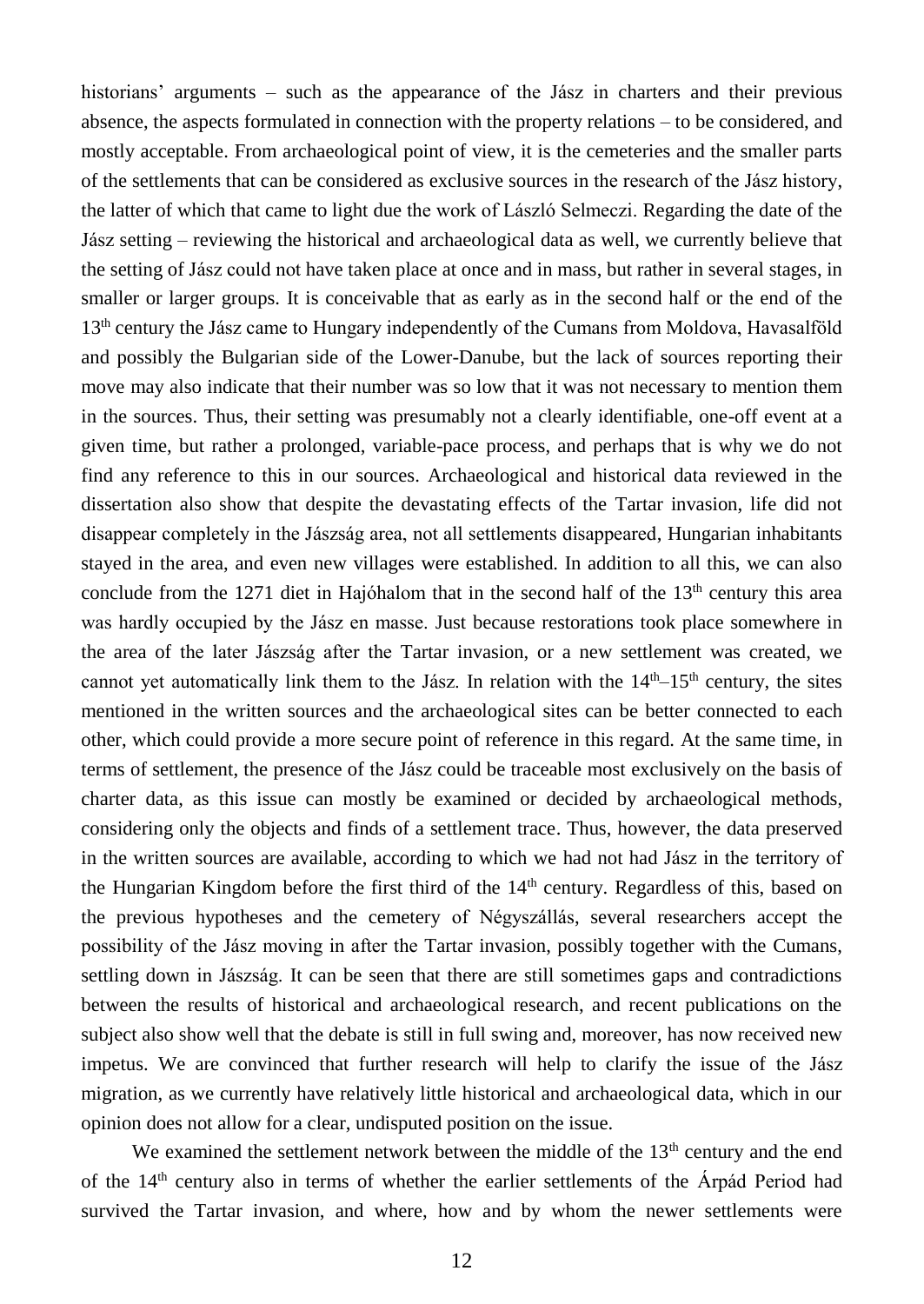established. Based on these, we classified five settlement groups in the given micro-region. These groups are outlined before us on the basis of currently known data, sometimes sporadic and of varying accuracy, so future research will certainly refine the view. The first group includes those villages of the Árpád Period that were destroyed during the Tartar invasion and were not revived by either the local population or the Jász – e.g. Jászágó–Ágói-patak-part I–II. (71165; 71167). The second group consists of those Hungarian settlements that were not later inhabited by the Jász and that survived the Tartar invasion or became reconstructed after that, or the necessary parts of them rebuilt – e.g. Jászdózsa–Kápolnahalom (17035). The third group of settlements consists of the Jász settlements which merged the areas of several settlements that were destroyed or abandoned during the Tartar invasion, or were established in former medieval settlements. This can sometimes be seen as a kind of continuity, which is well illustrated by the continued use of former churches and cemeteries by the Jász – e.g. Négyszállás. There is a special case with an antecedent from the Árpád Period in the given area, then the Jász created a lodging where Hungarians later settled – such was Berény, where the part of the city with Hungarian and Jász population became separated later. The fourth group includes the lodgings created by the setting Jász, so from the beginning they were Jász settlements. In several of these cases, it can be observed that there had been a former Árpád Period settlement in the area, which was depopulated or destroyed, however, the new Jász lodging was not established in its place, but independently, a little further away – e.g. Jászágó–Középkori Ágó (93883). The fifth group consists of the settlements that existed as Hungarian settlements throughout the Middle Ages, and it was only in the  $16<sup>th</sup>$  century when the settlements, inhabited by Hungarians until then, became occupied by the Jász. Among other settlements, Szentgyörgy, which exists on the western border of the study micro-region, can be classified here, which was depopulated after the Turkish occupation and which was presumably taken over by the Jász before 1558.

After the reconstructions and transformations following the Mongol invasion, the Great Plain had gained new administrative organizations by the  $14<sup>th</sup>$  century, including the lodging area of the Cumans and Jász, where the Franciscan order carried out proselytization from the middle of the  $14<sup>th</sup>$  century.

Some of the medieval settlements mentioned in the sources have been successfully localized thanks to the results of historical and archaeological research in recent decades, including Szentkozmadamján / Kozmadamjánszállás – its equivalent is Jászfényszaru–Kozmapart and Kozmadomb (38297; 69825), Ágó – its equivalent is Jászágó–Középkori Ágó (93883), Hajóhalom – its equivalent is Jászdózsa–Kápolnahalom (17035), Négyszállás – its equivalent is Jászberény–Négyszállás / Négyszállás I. (25476) and Jászberény–Négyszállás II. (28379), and Kerekudvar – its equivalent is Jászfelsőszentgyörgy–Pusztakerekudvar II. (20328). The location of Necsőegyháza, which existed in the Árpád Period and appeared as a donated *praedium* in the late Middle Ages, is also known – its equivalent is Jászberény–Zsombékos and Necsőegyháza (58870; new site). The location of Bény / Bénye has been managed to conditionally identify, but still requires further research. The examination of the medieval settlements causes difficulties in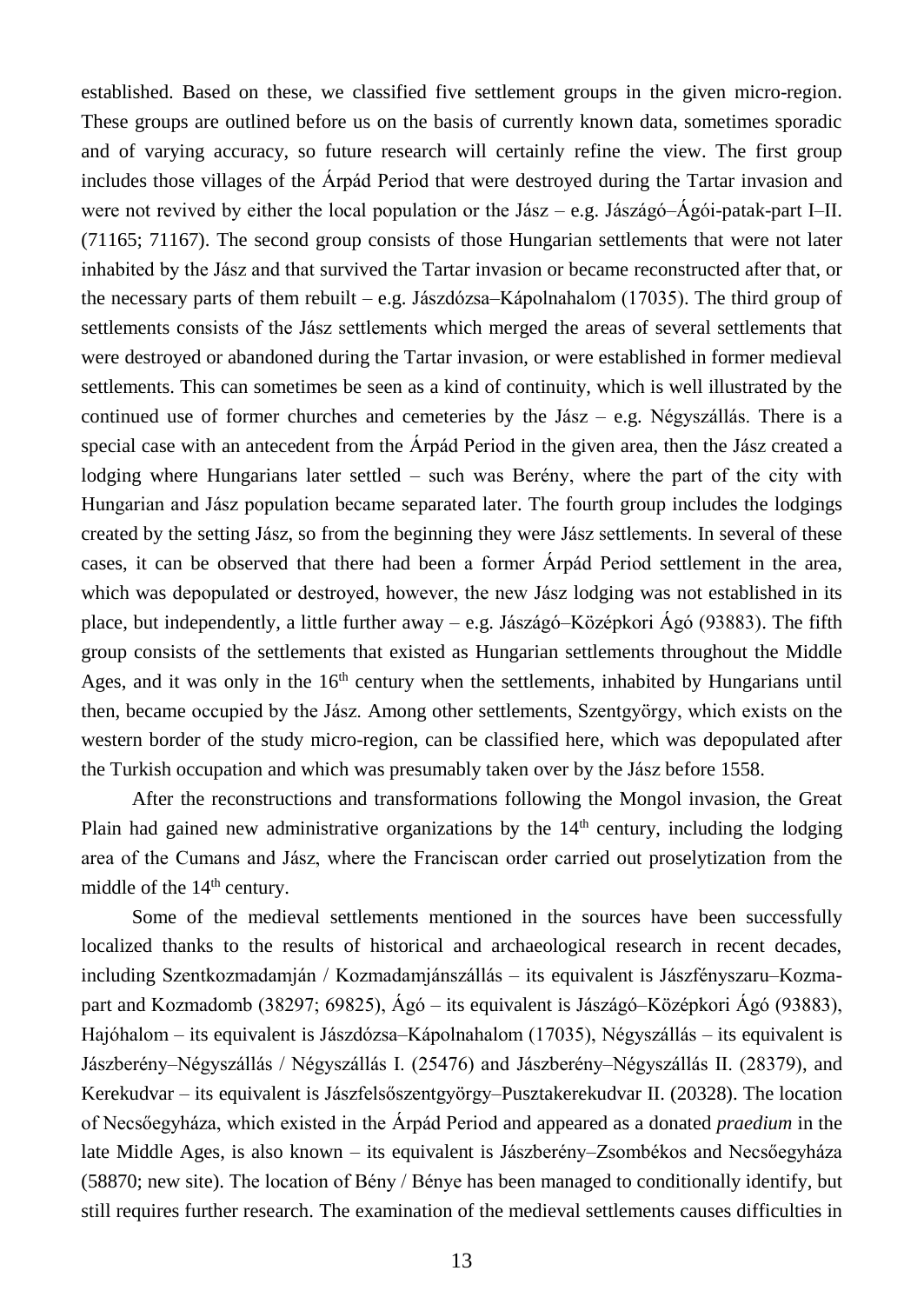the case of Fényszaru, Árokszállás, Dózsa and Berényszállás since they may lie under present settlements, while we can position some additional places on the map only with approximate precision (Barasó / Borsóhalma, Pusztamonostor / Papmonostora).

At the turn of the  $14<sup>th</sup>$  and  $15<sup>th</sup>$  centuries, some of the villages became urban areas. Hajóhalom in Heves County, which housed the diet in the  $13<sup>th</sup>$  century, had the right to hold fairs in the 14th century, and appears in András Kubinyi's book on urban development and network as an unclassifiable central location with incomplete data. Berény / Berényszállás / Jászberény, which has already played an important role in the examined area, was given the opportunity by its central location within Jászság to perform a central task. András Kubinyi classified it among the market towns with a partial urban function.

Although in the first half of the  $15<sup>th</sup>$  century, during the reign of King Sigismund, we can already find several settlements in Jászság – Jász and non-Jász – in the written sources, we can also see from this that the formation of the settlement network was far from complete. Rather, this took place only at the beginning of the Turkish occupation. After the early Jász settlements established in the studied area – Árokszállás, Berényszállás, Fényszaru, Négyszállás – new lodgings, estates and plains appeared in the  $15<sup>th</sup>$  century. These include  $\angle$  Agó, Borsóhalma, Dózsa, Necsőegyháza, Szentkozmadamjánszállás and Újfalu. At the end of the Middle Ages, Fényszaru, Ágó, Árokszállás, Négyszállás and Dósa / Dózsa were definitely Jász settlements in the study area; Jászberény was founded by Jász, with some Hungarian population and acted as a Jász *szék*. Gábor Bagi added Borsóhalma and Necsőegyháza to the list of Jász settlements. In addition, Pusztamonostor and Kerekudvar existed as non-Jász estates, and Kozmadamjánszállás was owned by nobles of Jász origin.

A significant transformation took place in the organization of the Jász at the turn of the  $14<sup>th</sup>$  and  $15<sup>th</sup>$  centuries: feudal territorial administration based on manorial management, the socalled *szék* system changed the nomadic-originated clan organization with military function. Berényszállás, Négyszállás, Árokszállás and Fényszaru *szék* (*sedes*) could together have formed a *szék*, which is also indicated by their constant co-occurrence in the written sources – as several researchers have already referred to it. According to Péter Tóth, it is also conceivable that in the  $15<sup>th</sup>$  century Jászság consisted of not one but of two territorial organizations, which two units were connected by the captain's office. One of the units could have been Berényszállás, Négyszállás, Árokszállás, Fényszaru, Ágó, and the other Apáti, Kisér Alsószentgyörgy, Ladány and Újszász, that is, the east–south-east part of today's Jászság. Based on the size of the area under their jurisdiction, we believe that the four lodgings appearing as *szék* in the North-West Jászság area we examined formed a single Jász *szék*. Considering the charters data, the Jász sedes may have been formed during the second third of the  $15<sup>th</sup>$  century, and it must have existed around the middle of the century. Although the Jászság cannot be considered a homogeneous, cohesive area in the Middle Ages, the formation of the Jász *szék* made it possible to create its own special administrative unit.